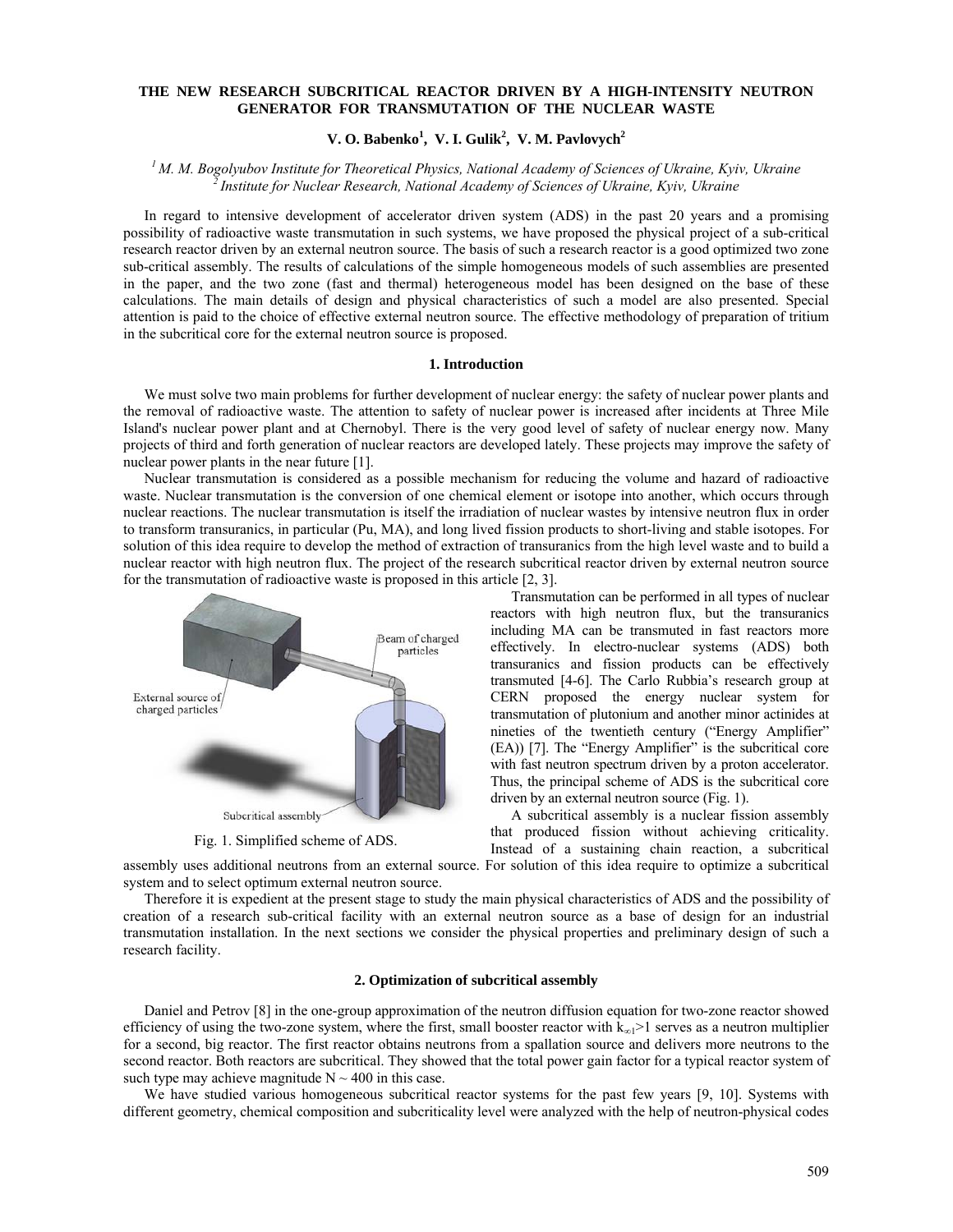MCNP 4c and Scale 4.4a. The main optimization parameter for this case is the neutron amplification factor q of the external source because the main goal of constructing research reactors is obtaining of high neutron fluxes. This factor may be defined as the ratio of the total number of neutrons crossing external boundary surface per second  $N<sub>S</sub>$  to the strength of neutron source  $I_0$ :  $q = N_s/I_0$ . Energy amplification factor G defined as the ratio of the energy released in the reactor to the energy of source neutrons is also important physical characteristic of such systems.

The main conclusions made on the basis of these calculations are the following. 1. The two-zone subcritical reactor system is really more effective in neutron flux amplification than the one-zone system. 2. The most optimal arrangement of zones is the following – the fast neutron spectrum zone (including external neutron source) is located at the centre of the core and the thermal neutron spectrum zone is surrounding the fast neutron spectrum zone. 3. Amplification factor in the well-optimized subcritical system may achieve values of a few hundred units.<br>Thus on the basis of commuter sim



Fig. 2. The simplified sub-critical assembly.

Thus, on the basis of computer simulation, we propose the following project of subcritical research reactor driven by the powerful neutron generator. Simplified scheme of subcritical assembly is shown in Fig. 2.

Let us consider this model in more detail. The flux of charged particles moving from top to bottom by the central tube hits titanium target saturated with tritium. D-T reactions occurring during interactions of deuterons with a tritium target produce neutrons with the energy 14 MeV. Titanium target is placed on a copper base cooled by the water, and in turn water cooling pipes are placed in the lower part of the central tube, under the

target. Fast zone, surrounding the central tube, is placed in the tank made of stainless steel. Fast zone is composed of the reactor WWER-1000 fuel pins cooled by the helium coolant. Thermal zone, surrounding the fast zone, is also composed of the reactor WWER-1000 fuel pins, but cooled by the water coolant. Beryllium reflector is placed on the outside border of the reactor core.

Calculations were made for subcritical reactor model shown in Fig. 2 with the effective neutron multiplication factor fixed to be equal  $k_{\text{eff}}$  = 0.97. Point neutron source of the 14 MeV energy was placed in the centre of the assembly on the surface of the target. Geometrical dimensions of systems with different chemical composition were chosen to give fixed value of the effective multiplication factor. Calculations of amplification factors were performed with the help of Monte Carlo neutron transport calculation code MCNP-4с employing the ENDF/B-VI library of nuclear data. The main calculated physical characteristics of the system are neutron flux, neutron amplification factor and energy amplification factor.

First of all we have modeled the uranium enrichment variation in the fuel pins of the fast zone while the uranium enrichment of the thermal zone was fixed. Results of calculation show that optimal enrichment of uranium in the fast zone is 15 - 20 % in uranium-235. Secondly, gaseous coolant in the fast zone is proposed to use for the conservation of fast neutron spectrum. The most optimal gaseous coolants are helium and carbonic acid gases, in accordance with the world experience of the gaseous coolants usage. Results of calculation show unessential difference between these gases, so the final choice should be made based on thermalphysic and economic reasons. Thirdly, we have modeled variation of geometrical dimensions in order to determine optimal characteristics of the system height and radius. In this case we took into account statement of [15] that minimal leakage of neutrons through the surface of cylindrical reactor core takes place when the ratio of its height to diameter equals 0.8 - 0.9. This relationship is determined by the minimal surface area of cylindrical reactor core per unit volume. The above statement also holds true for the subcritical assembly. Taking into account this statement and the fact that cost of the materials increases depending on the volume of the fast zone, we choose the optimal value of the core height to be equal 50 cm. Fourthly, given the fast zone enrichment and height of the system, we obtain dependence of amplification factors on the uranium enrichment in thermal zone. Results of calculations show that optimal enrichment of the uranium in thermal zone comprises 4 % in uranium-235. More detailed results of modeling of heterogeneous subcritical reactor system will be given elsewhere.

#### **3. The selection of the external neutron source**

As to the choice of the external neutron source, the majority of the studies propose usage of accelerators of charged particles (both linear accelerators and cyclotrons) [12]. In this case beam of high-energy charged particles bombards heavy-metal target and yield of high-energy neutrons is a result of spallation process. We also consider some other possibilities of the choice of the external neutron source. First of all we consider powerful D-T neutron generators [13] employing nuclear reaction

$$
{}^{2}H + {}^{3}H \rightarrow {}^{4}He + n,\tag{1}
$$

Technique of the neutron generation on the basis of the plasma focus devices is actively developing in the last few years [14]. This technique also employs reaction (1) to produce neutrons. Plasma focus devices in prospect may become a worthy and more cheap and simple alternative to accelerators of charged particles.